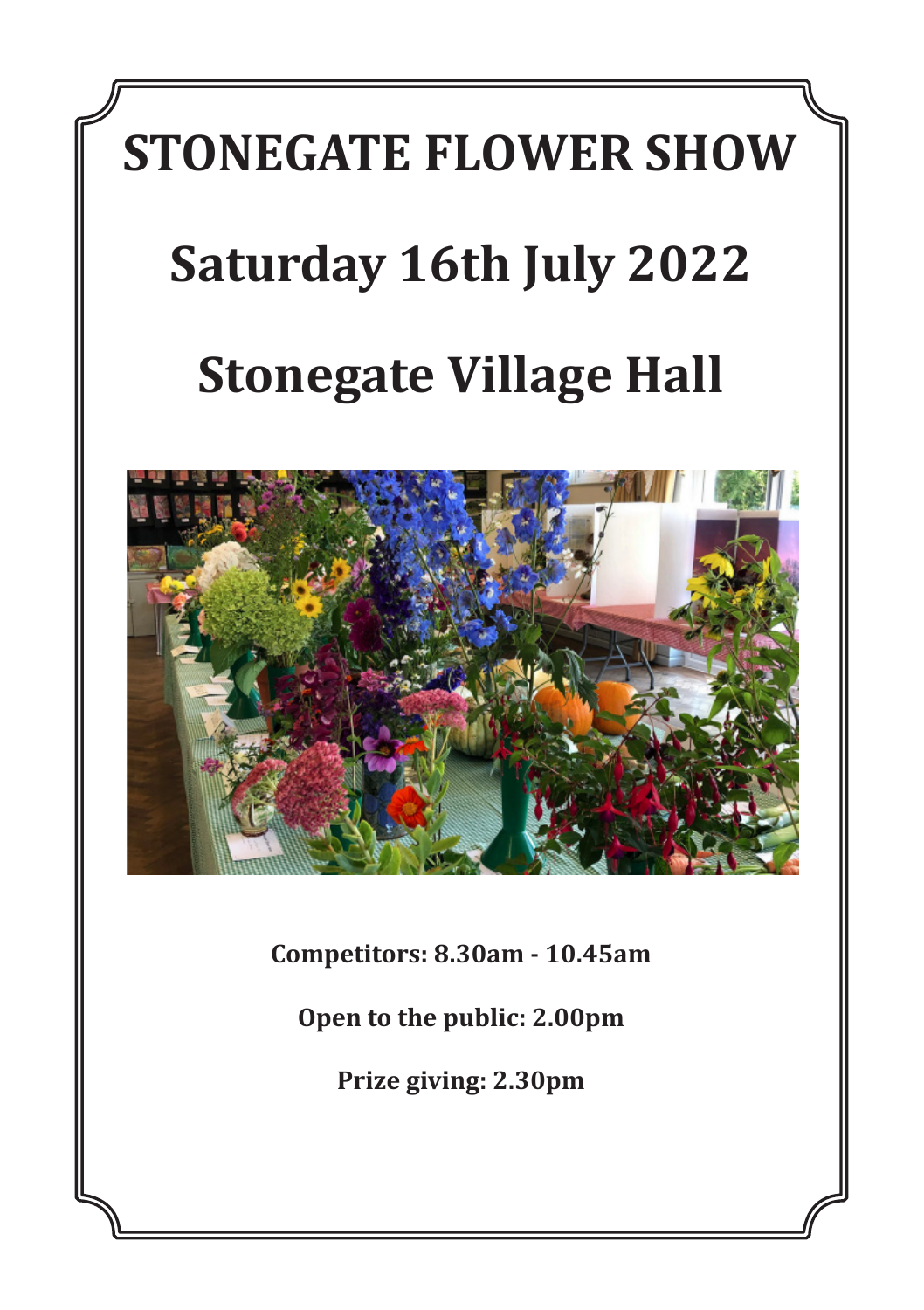#### **THE STONEGATE FLOWER SHOW 2022 SCHEDULE**

The Stonegate Flower Show had become an annual event and was enthusiastically supported. However, due to Covid restrictions, we had to cancel 2020 and 2021, so we are delighted to be back and look forward to receiving your entries and seeing as many of you as possible on the day.

The entry form, fees and details of how to enter can be found at the back of this schedule.

Exhibitors must bring their entries along between 8.30am and 10.45am. The Hall will be closed for judging at 11.00am.

The Flower Show opens at 2.00pm and the presentation of cups and trophies will be at 2.30pm. Tea and Pimms along with a selection of delicious homemade cakes will be available, so bring the family and enjoy a relaxing afternoon.

#### **Hints and tips for exhibitors**

Hints and tips have been prepared to help give a few pointers to all entrants, especially the beginners amongst us. You'll fnd them throughout the schedule but here are a few general tips:

- • Read the rules at the back of this schedule.
- Check the number of exhibits and measurements required in a class. An incorrect entry will be disqualified and the card marked NAS (not as schedule).
- Judges and visitors like to see the name of the variety you are exhibiting. Please provide this information where possible.

Show Committee: Janie Hunter, Kate Luckhurst, Anne Scoones, Pippa Parker, Sue Blackden, Jennifer Ruffy, Karina French and Jane Altenhoven.

Contact Janie Hunter with any queries on 01580 200213.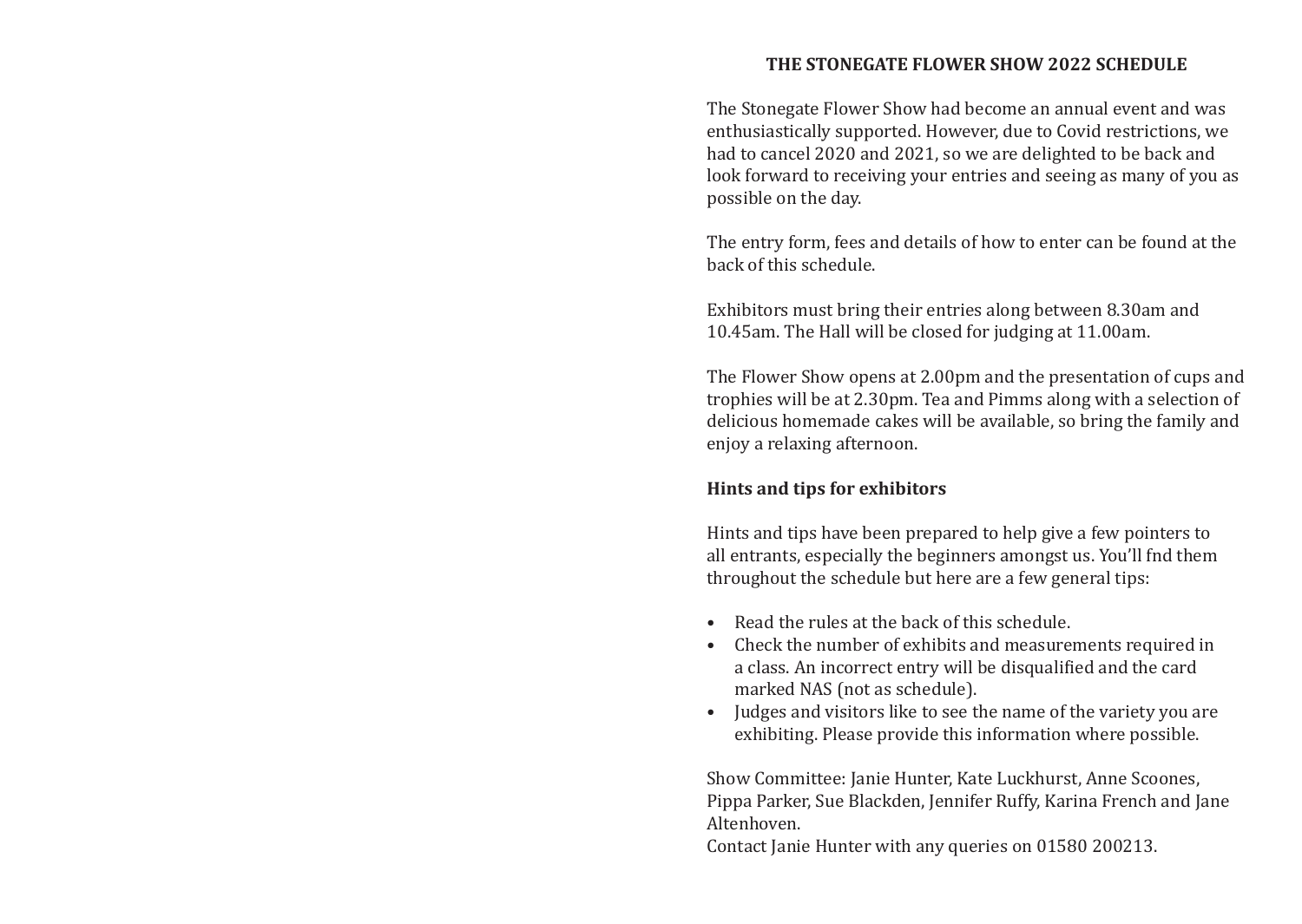#### **FLOWER SECTION**

- 1. One specimen rose, single stem, single bloom<br>2. Three stems of roses, one or more variety
- 2. Three stems of roses, one or more variety<br>3. Annual sweet nea, five stems
- 3. Annual sweet pea, five stems<br>4. Cut flowers five or more varies
- 4. Cut flowers five or more varieties, exhibitor's own container<br>5. Three stems one flower, not including 1-3
- 5. Three stems one flower, not including 1-3<br>6. Three stems flowering shrub, one or more
- 6. Three stems flowering shrub, one or more varieties<br>7. Flowering plant in a pot. Pot not to exceed 30cms di
- 7. Flowering plant in a pot. Pot not to exceed 30cms diameter

#### **Hints and tips:**

Exhibits of single species should be uniform in size, about 70% of flowers on a stem fully developed and well displayed.

Mixed vases are also judged on colour, balance and presentation. Foliage from plants whose flowers are not displayed must not be included.

Vases will be supplied (except Class 4). Please bring you own oasis.

## **FLOWER ARRANGING SECTION**

- 8. Arrangement in a vase of weeds from exhibitor's **own** garden. Not more than 45cm in any direction
- 9. Miniature arrangement not to exceed 10cm in any direction<br>10. Novice Class: an arrangement in an unusual container
- 10. Novice Class: an arrangement in an unusual container Arrangement not to exceed 30cm in any direction
- 11. An arrangement in a niche depicting **The Platinum Jubilee**

## **Hints and tips:**

Class 11 is an EXHIBIT which means that accessories may or may not be used.

Other classes are arrangements where no accessories may be used, apart from the container.

Classes 9-11: Flowers and foliage can be bought or home-grown.

## **FRUIT SECTION**

- 12. Strawberries, five of one variety on a plate<br>13. Plate of mixed fruit, plate not to exceed 20
- Plate of mixed fruit, plate not to exceed 20cms Three or more varieties, three of each
- 14. Gooseberries, plate of five, one variety<br>15. Any other fruit including rhubarb, thre
- Any other fruit including rhubarb, three or five, of any one variety
- 16. Six eggs, any domestic fowl

## **Hints and tips:**

Please use paper plates to display fruit.

## **VEGETABLE SECTION**

- 17. Potatoes, five of any one variety<br>18. Carrots, five of any one variety
- 18. Carrots, five of any one variety<br>19. Courgettes, three of any one va
- 19. Courgettes, three of any one variety<br>20. Onions, three of any one variety
- 20. Onions, three of any one variety<br>21. French beans, five of any one vari
- 21. French beans, five of any one variety<br>22. Salad leaves grown in a pot not to exc
- 22. Salad leaves grown in a pot not to exceed 30cms diameter<br>23. Master Gardener: four different vegetables, three of each.
- Master Gardener: four different vegetables, three of each, displayed on the bench
- 24. Any other vegetable, three of any one variety<br>25. Herbs (cut), five or more in exhibitor's own co
- Herbs (cut), five or more in exhibitor's own container/vase/ jug

# **Hints and tips:**

Judges are looking for condition, size (not so overgrown to be coarse or too small to be useful), uniformity and colour. Potatoes: medium size, of good shape.

Onions/Lettuce/Potatoes/Carrots/Radishes/Garlic/Cabbages/ Leeks/Squash/Runner Beans to be exhibited directly on the bench. Onion and garlic tops neatly tied and roots trimmed.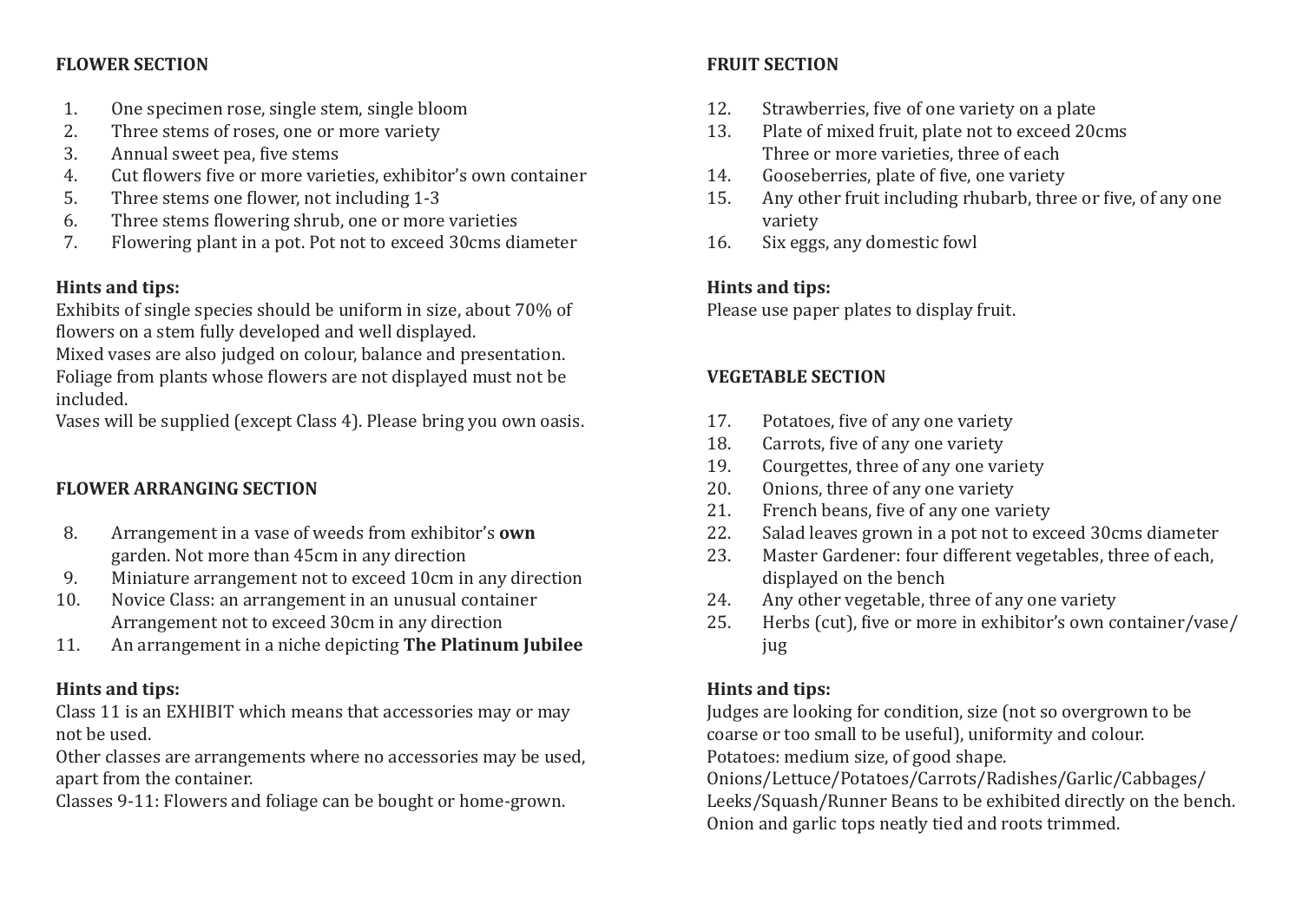#### **COOKERY SECTION - please state age if under 18**

- 26. Summer Pudding (recipe supplied in this schedule). Pudding will need to be turned out on to a dish and covered with extra sauce and reserved fruit
- 27. Vanilla fudge, six pieces displayed on a plate<br>28. Five sausage rolls, shortcrust pastry
- 28. Five sausage rolls, shortcrust pastry<br>29. Five savoury muffins on a plate. Muf
- Five savoury muffins on a plate. Muffins to be baked in deep tins or paper cases to a minimum depth of 4cm (1.5ins)
- 30. Raspbery jam Swiss roll<br>31. Iar of jam
- 31. Jar of jam<br>32. Jar of chut
- 32. Jar of chutney made in the last year<br>33. Bottle of non-alcoholic beverage
- 33. Bottle of non-alcoholic beverage<br>34. Bottle of alcoholic beverage
- Bottle of alcoholic beverage

## **Hints and tips:**

In general, baking classes are scored out of 20: external appearance 4, internal condition 4, flavour/aroma 12.

Jars/bottles used should be made from clear glass and free from all commerical trademarks.

Jars should be full to within an eighth of an inch/half a centimetre with no air bubbles.

Jars/bottles should be labelled with content and date.

Do not be tempted to open the jar before the show to check the contents as you will break the seal and the judge won't hear the 'pop' they are listening for.

Do not use shop-bought tin liners.

# **ARTS AND CRAFTS - please state age if under 18**

- 35. A painting
- 36. Photograph with an amusing caption<br>37 A pin cushion
- 37. A pin cushion<br>38. A knitted or cr
- 38. A knitted or crocheted item<br>39. A bird home
- 39. A bird home<br>40. An item in ha
- 40. An item in hard materials<br>41. Renurnosed jumper
- Repurposed jumper

#### **NOVELTY SECTION**

Novelty Cup for Men's and Women's Novelty will be awarded for the overall winner in this category<br>42. An animal made from a

- 42. An animal made from a vegetable<br>43. Small matchbox filled with as mar
- Small matchbox filled with as many different items as possible beginning with the letter P

## **CHILDREN'S SECTION**

- 44. Bowl of floating flower heads<br>45. Drawing of a family member
- 45. Drawing of a family member<br>46. Flower arrangement in a jam
- 46. Flower arrangement in a jam jar<br>47. Decorated biscuit
- 47. Decorated biscuit<br>48 Insect hotel
- Insect hotel

## **CHILDREN'S ART PRIZE**

Any interpretation on the title **Sustainability and Caring for the Environment.**

Stonegate School will be submitting artwork for this Class. Entries from children who are not at Stonegate School are most welcome.<br>49. Reception

- 49. Reception<br>50. Kev Stage
- 50. Key Stage 1 Forms 1 & 2 (aged 5-7)<br>51. Key Stage 2 Forms 3 & 4 (aged 7-9)
- 51. Key Stage 2 Forms 3 & 4 (aged 7-9)<br>52. Key Stage 3 Forms 5 & 6 (aged 9-11
- Key Stage 3 Forms  $5 & 6$  (aged 9-11)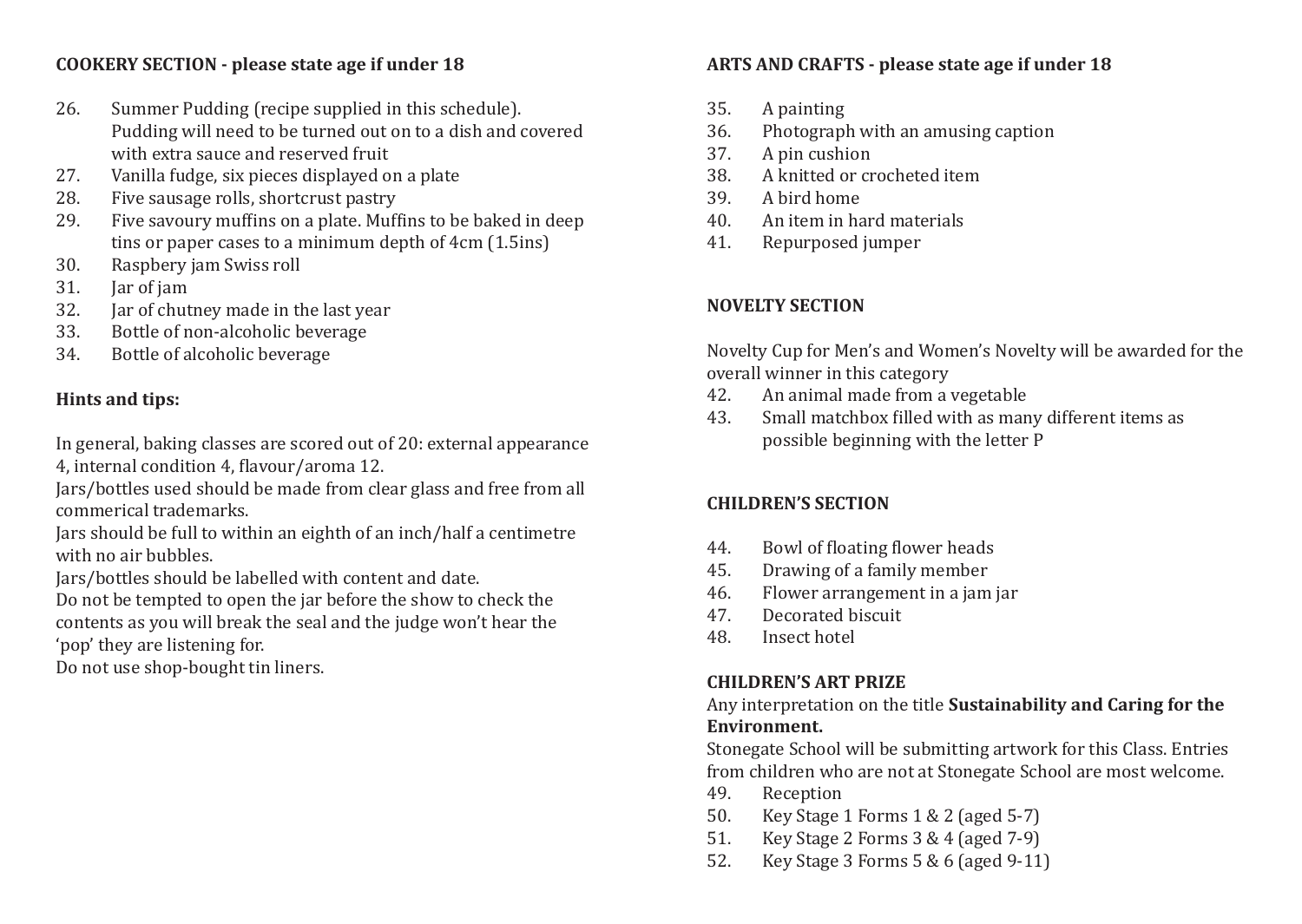#### **RECIPE FOR SUMMER PUDDING FROM DELIA ONLINE (Class 26)**

#### **Ingredients**

Serves 8 225g redcurrants 110g blackcurrants 450g raspberries 7-8 slices of white bread from a large loaf, crusts removed 150g golden caster sugar Butter for prepping the bowl

#### **Preparation Method**

- 1. Lightly butter a one litre pudding basin.<br>2. Separate redcurrants and blackcurrants
- Separate redcurrants and blackcurrants from their stalks. Rinse all the fruits and place in a large pan with the sugar. Cook over a medium heat for 3 to 5 minutes until the sugar is dissolved and the juices begin to run. Beware of overcooking.
- 3. Trim one slice of bread to fit the base of the pudding basin and cut 4 slices in half to line the side of the basin, overlapping at the straight edge with the rounded side down and sealing well by pressing sides together. Fill in any gaps with small pieces of bread so that no juice can get through when you add the fruit.
- 4. Pour the fruit and the juice in except for about a cupful then cover the pudding with the remaining bread and place a small plate or saucer on top. Place a 1.8kg weight or any other heavy object on top of the saucer, then leave in the fridge overnight.
- 5. Just before serving, loosen the pudding and turn out onto a large serving dish. Spoon the reserved fruit and juice all over to soak any bits of bread that still look white.

#### **RULES**

The Show is open to all persons living within a four mile radius of Stonegate Village Hall, to all pupils and parent of Stonegate Primary School, Pre-school Group and to any groups affiliated to Stonegate.

The Show Committee will appoint Judges and Stewards. The Judges will be empowered to withdraw any prizes in a Class in which entries are too few or of insufficient merit and may recommend extra prizes in cases of exceptional merit.

On the day of the Show, all exhibits must be delivered to the Village Hall and staged between 8.30am and 10.45am.

No exhibits may be removed before the presentation of the cups at 2.30pm.

All disputes and questions not covered by these rules shall be decided by the Flower Show Committee, whose decision shall be final.

All exhibits are accepted at the risk of the exhibitor. The organisers shall not be liabile for damage or loss, however it might arise.

All exhibits for Classes 1-25, excepting Classes 9-11, must be grown by entrants in their own gardens or allotments.

Entries received on the day will incur a surcharge of 50% and the fee will be 60p per class.